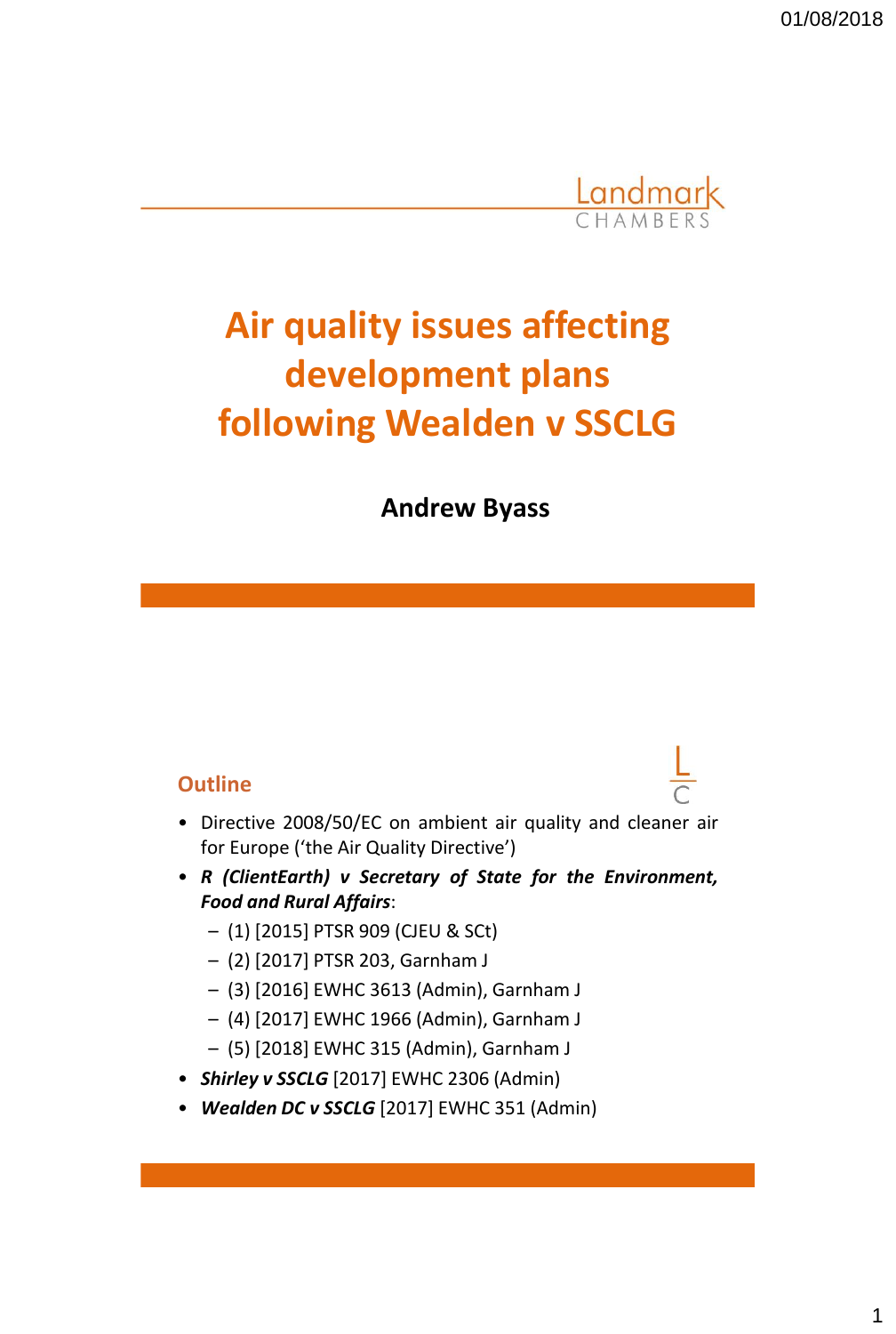#### **Context**

- Nitrogen (N) essential for plant growth
- 78% of atmosphere = N, but inert and not available to most plans as a nutrient
- "Nutrient" N = forms of N that are available to plants:
	- $-$  nitrogen dioxide (NO<sub>2</sub>)
	- ammonia (NH<sub>3</sub>)
	- nitrate (NO<sub>3</sub>)
	- ammonium (NH<sub>4</sub>)

#### **Context**

- Fuel combustion and traffic emissions increase concentrations of "nutrient" N
- Plant communities become dominated by limited number of species that thrive on high N levels at expense of most species adapted to low nitrogen levels
- Species diversity declines
- Scientists have developed concept of "critical loads" for pollutants such as N:
	- estimate of acceptable exposure level to pollutant "below which significant harmful effects on specified sensitive elements of the environment do not occur"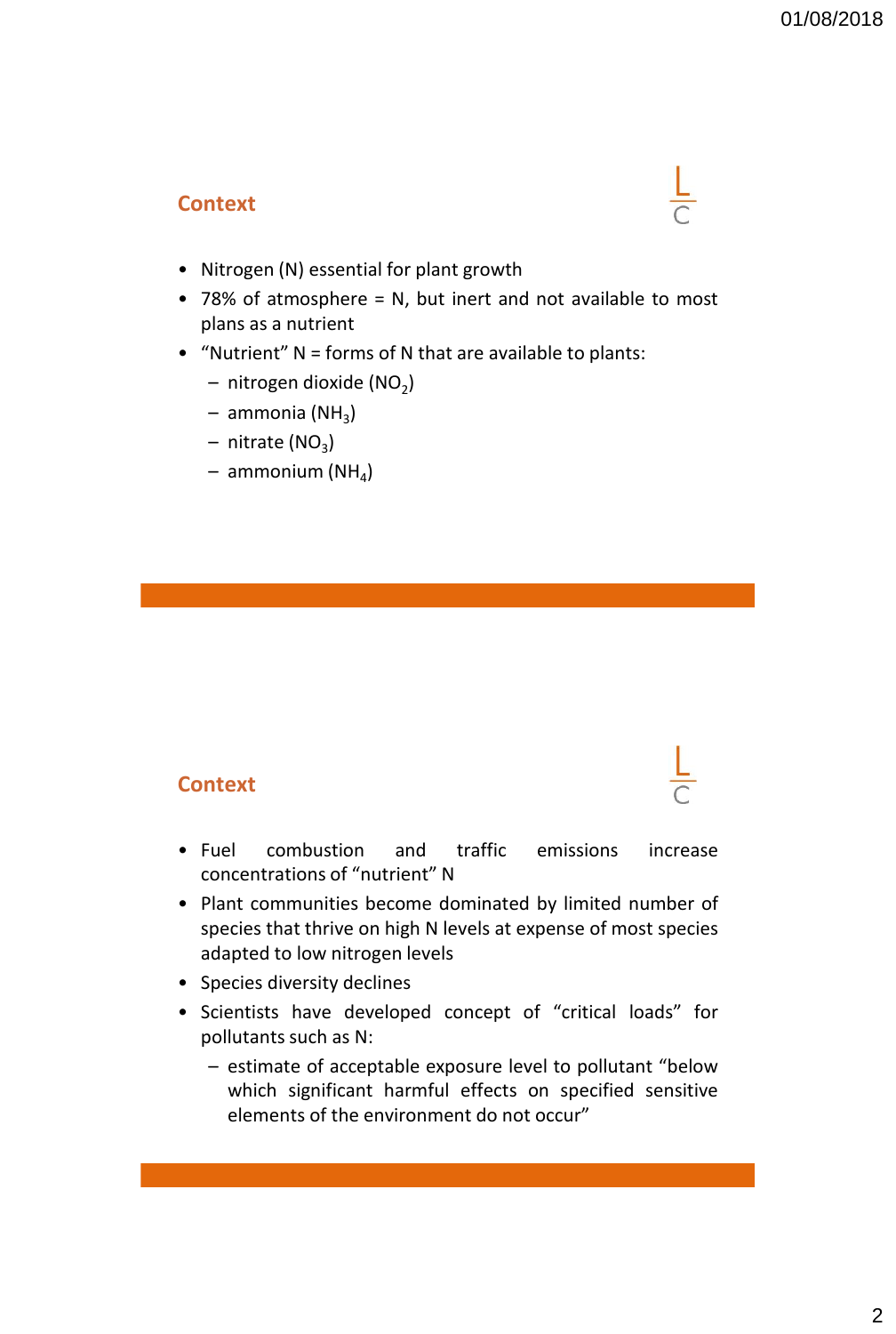

### **The Air Quality Directive: background (1)**

#### • Air Quality Framework Directive 96/62

-purpose: to establish objectives for ambient air quality in the EU designed to avoid, prevent or reduce harmful effects on human health and the environment as a whole

-Art 4(1): EU Commission required to submit proposals on setting limit values for various atmospheric pollutants taking into account the factors in Annex II, including "economic and technical feasibility"

#### • Directive 1999/30

-set limit values for sulphur dioxide, nitrogen dioxide and oxides of nitrogen, particulate matter and lead in ambient air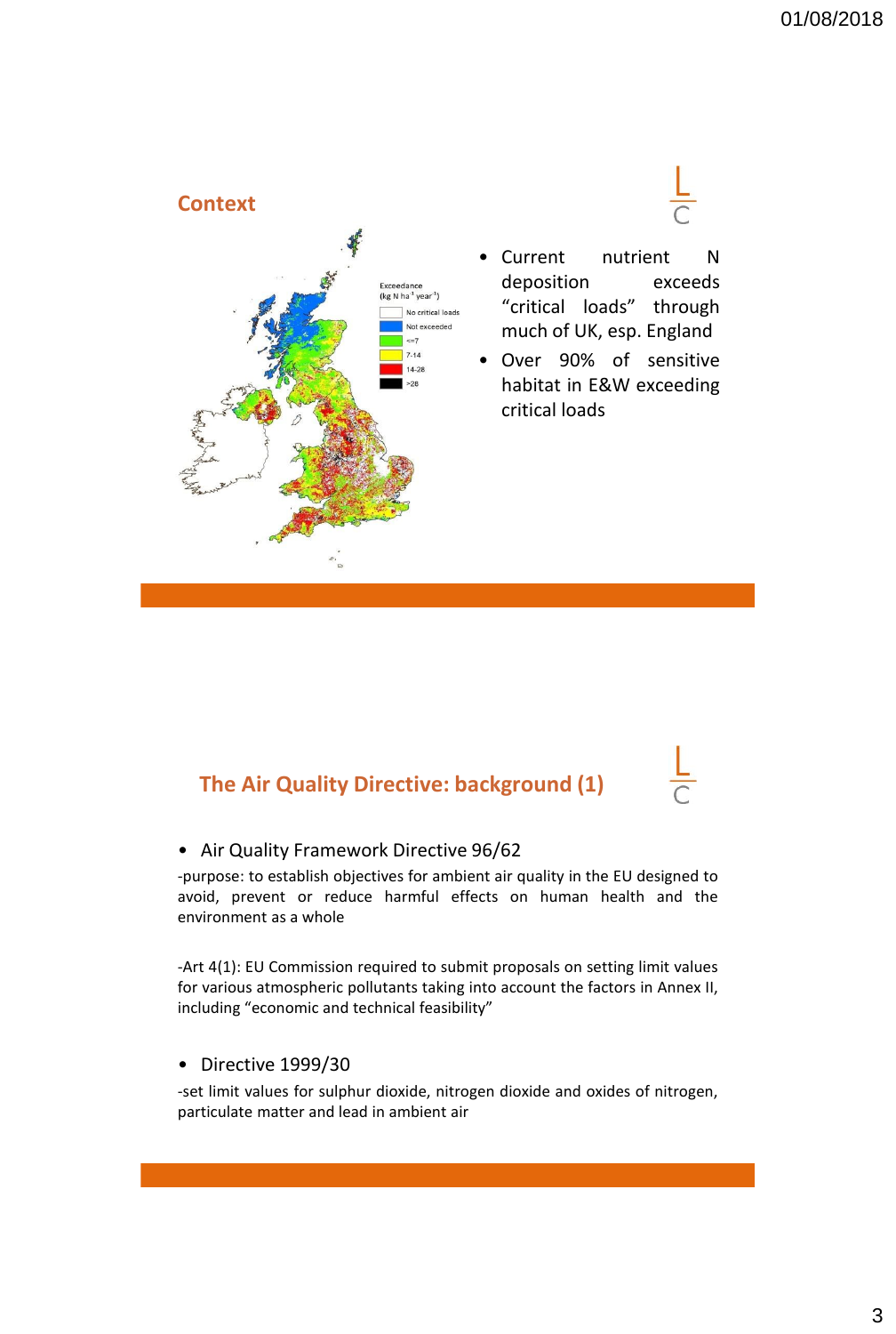### **The Air Quality Directive: background (2)**

- Nitrogen dioxide (NO<sub>2)</sub>
	- Gas formed by combustion at high temperatures
	- Main sources in UK urban areas: road traffic and domestic heating
	- NO<sup>2</sup> is a component of particulate matter (PM10 and PM2.5) which have an effect equivalent to 23,500 premature deaths each year in the UK
- Air quality in the UK
	- UK divided into 43 zones and agglomerations
	- In 2010, 40 zones/agglomerations were in breach of one or more of the NO<sup>2</sup> limit values
	- In 2015, 37 zones were in breach

#### **The Air Quality Directive: background (3)**

Annual UK emissions of NOx since 2000: road transport being responsible for c.80% of NOx concentrations at roadside, with diesel the largest source.

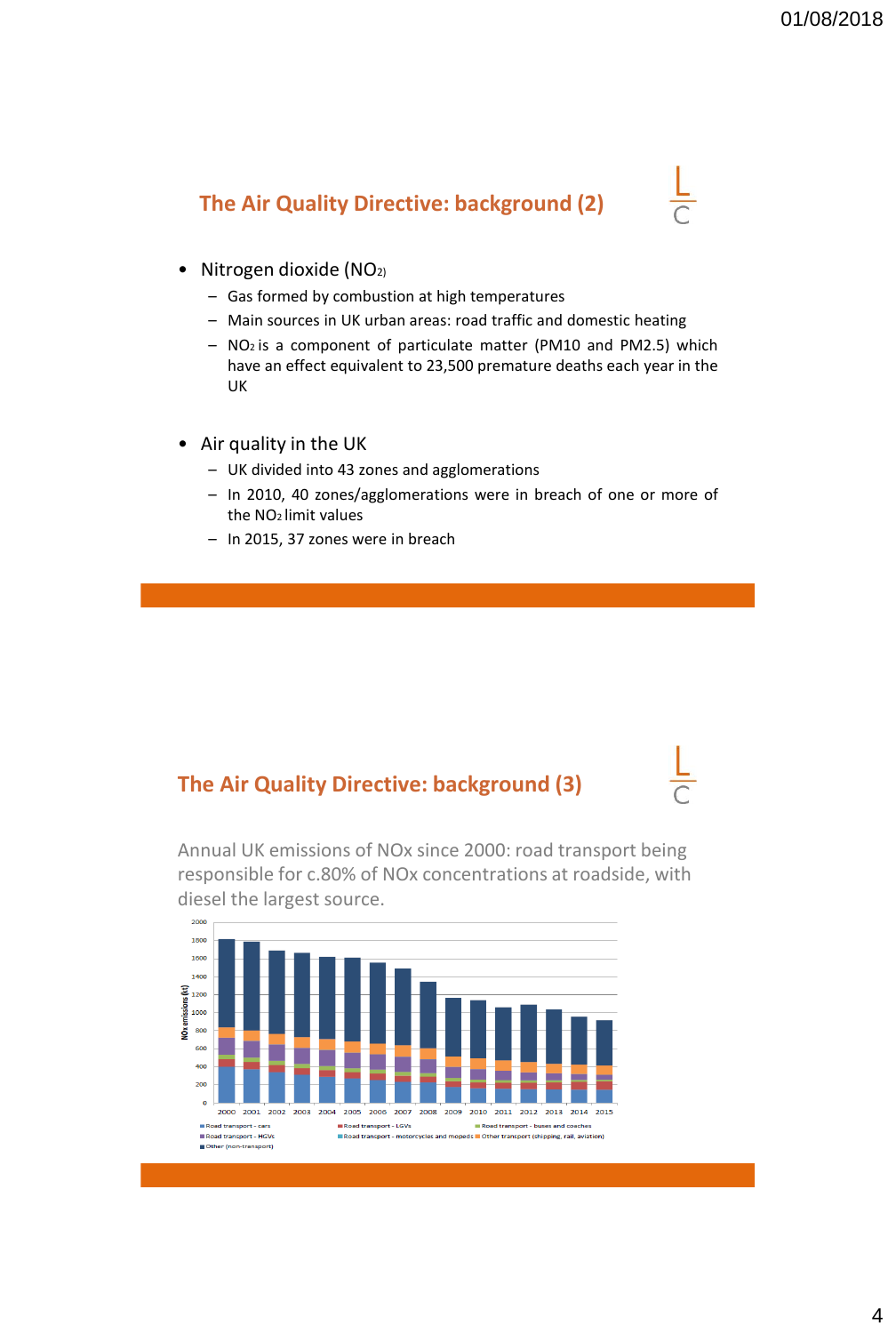



The emissions scandal, pictorially represented:



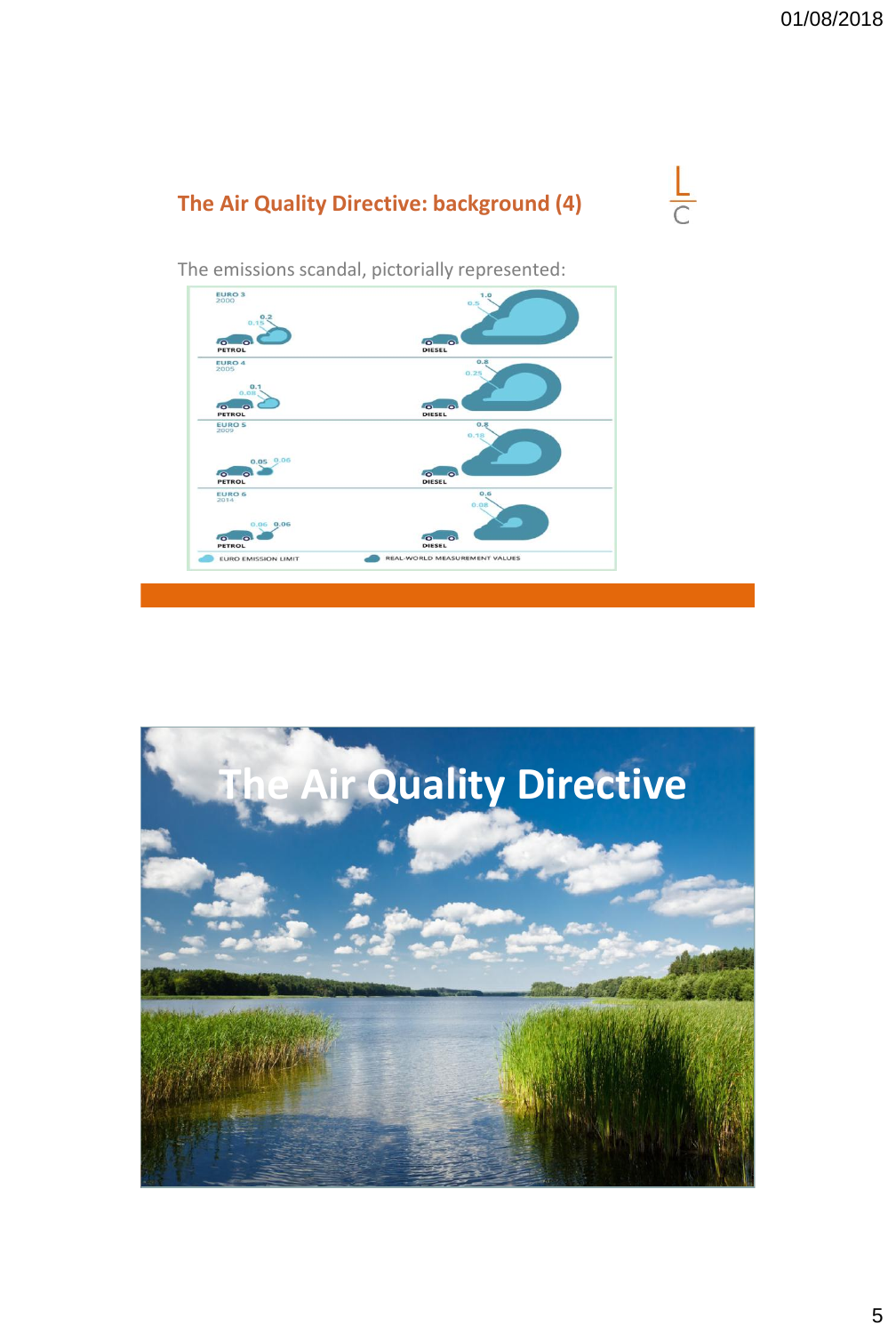# **The Air Quality Directive: key provisions (1)**

- Air Quality Directive repealed and replaced Framework Directive and Directive 1999/30 (but retained the same limit values)
- Article 2(5)
	- "Limit Values": levels fixed on the basis of scientific knowledge, with the aim of avoiding, preventing or reducing harmful effects on human health and/or the environment as a whole, to be attained within a given period and not to be exceeded once attained

#### **The Air Quality Directive: key provisions (2)**

- Article 12
	- $-$  in zones where the levels of NO<sub>2</sub> are below the relevant Limit Value, "Member States shall maintain the levels of these pollutants below the Limit Values and shall endeavour to preserve the best ambient air quality, compatible with sustainable development"
- Article 13
	- obliges Member States to ensure that throughout zones, levels of NO<sup>2</sup> in ambient air do not exceed the Limit Values specified in Annex XI from 1 January 2010. [Plainly, the UK has been in breach of this requirement for some time…]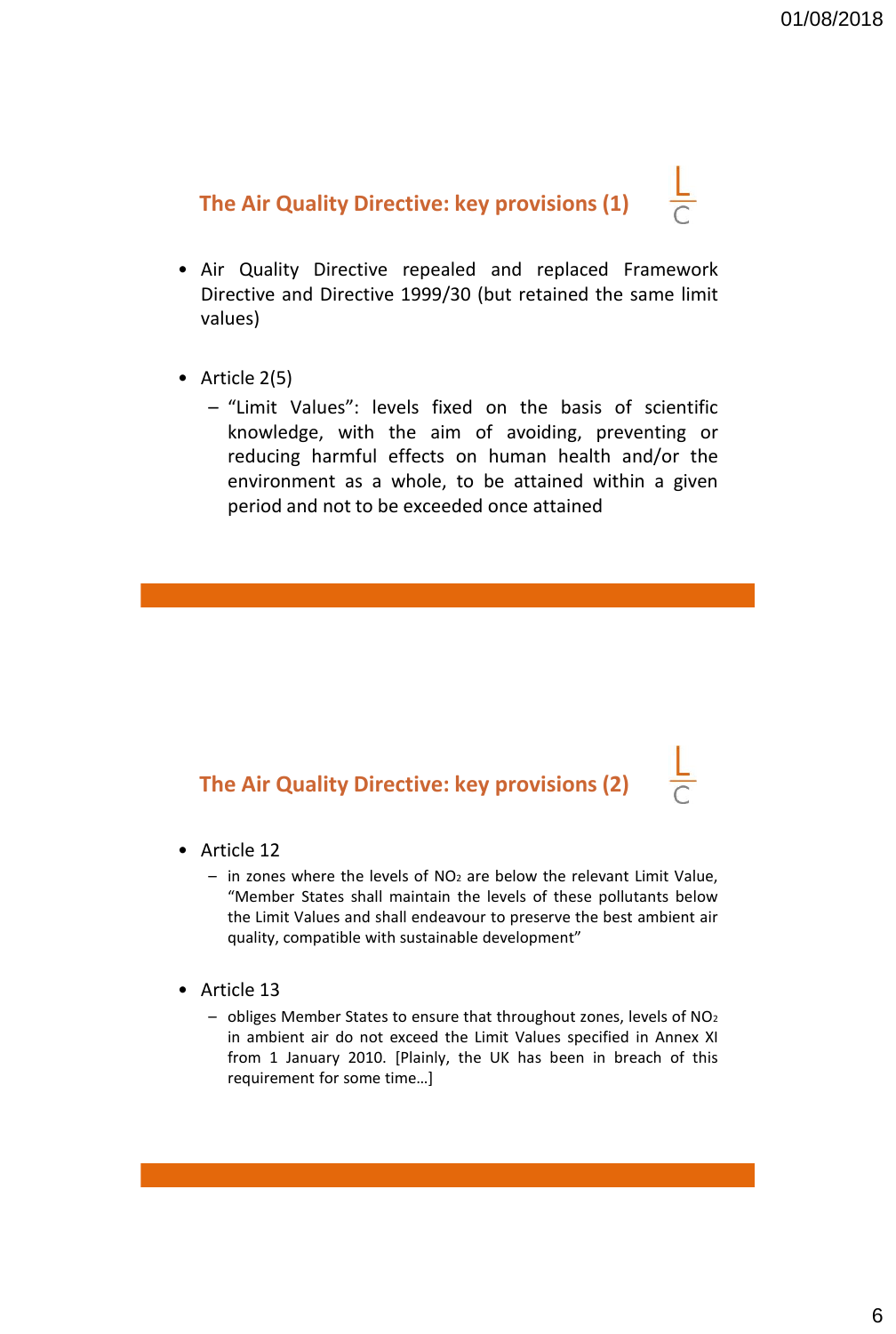# **The Air Quality Directive: key provisions (3)**

- Article 23(1)
	- where pollutants exceed any Limit Value, Member States must ensure that air quality plans are established for the relevant zone or zones
	- if relevant attainment deadline has already expired, the plan must set out appropriate measures so that the exceedance period can be kept "as short as possible"

#### **The Air Quality Directive: Summary**

- $-$  Member States cannot exceed the limit value for NO<sub>2</sub> after 1 January 2010
- Art 23 imposes a general duty to prepare action plans for areas where limit values exceeded.
- Where the attainment deadline has passed such plans must set out appropriate measures to keep the exceedance period "as short as possible"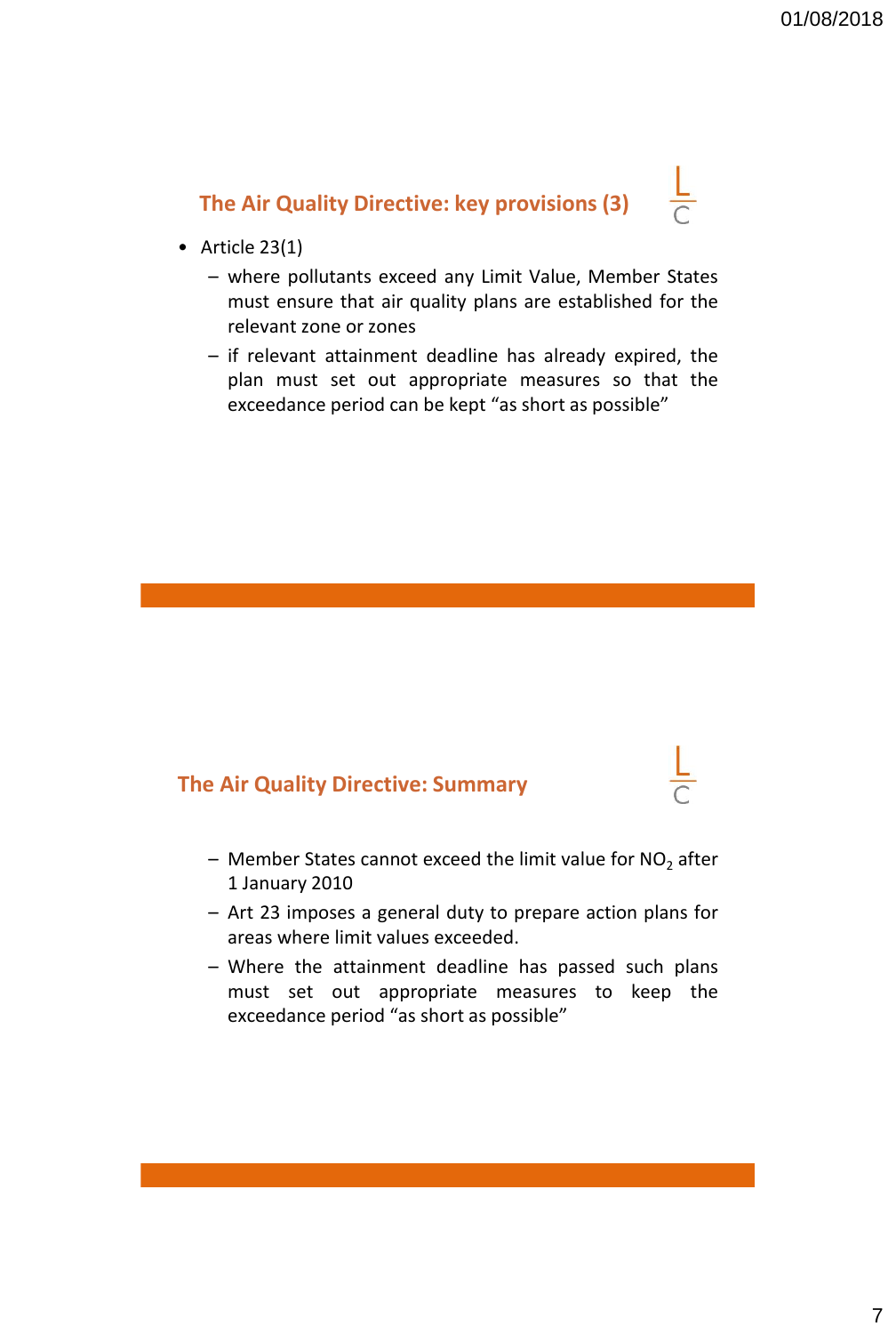

### *R(ClientEarth)***: the AQ plan challenges**

- *Client Earth No. 1:* the Supreme Court quashed the 2011 AQ plan and granted a mandatory order requiring SofS to prepare new AQP by 31 December 2015
- Presciently indicated [33] that a question which "may well arise in connection with the new plans" concerning the interpretation of the words "as short as possible" in Article 23(1)
- Cases cited by the Commission "indicate that the scope for arguing "impossibility" on practical or economic grounds is very limited".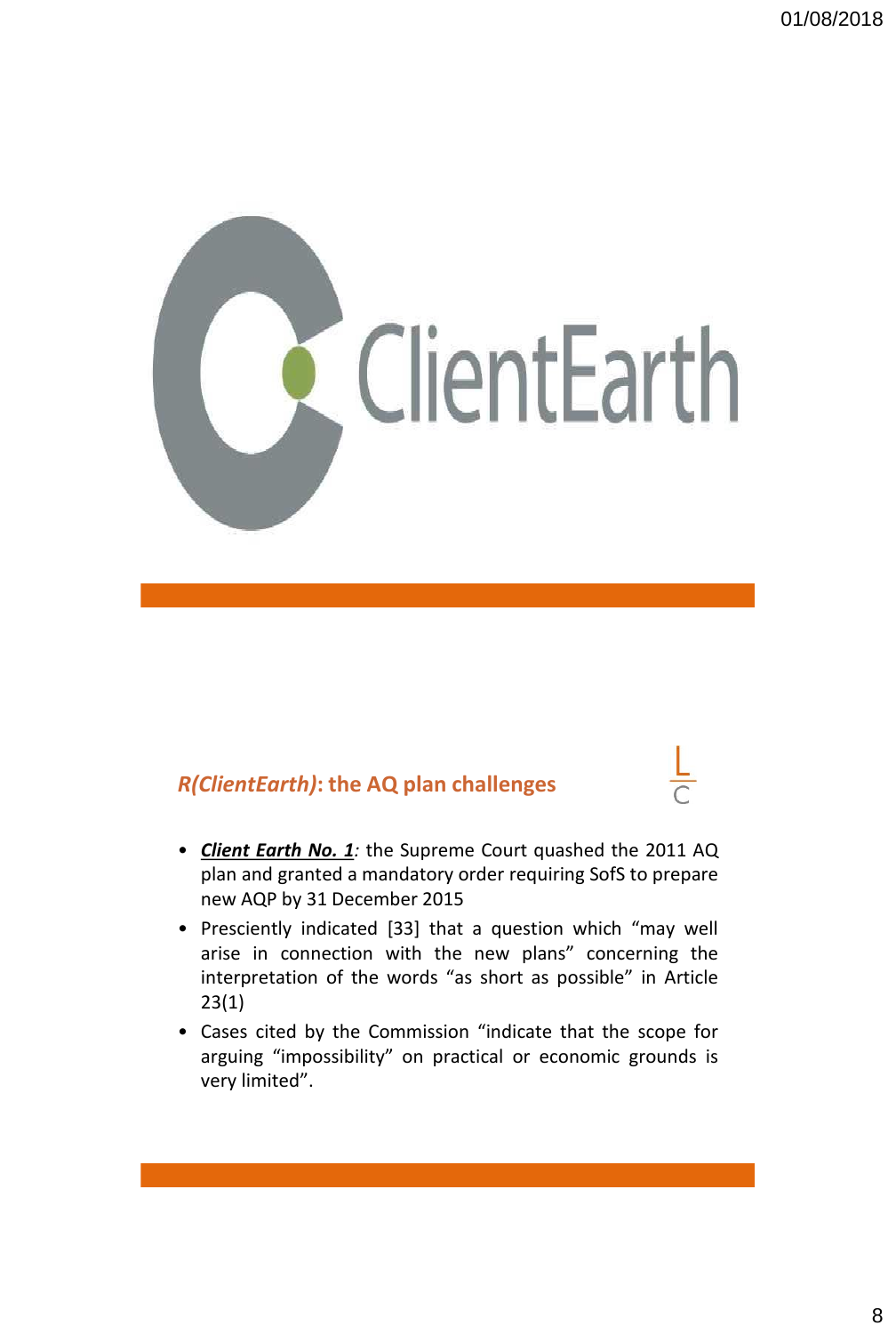#### *R(ClientEarth)***: the AQ plan challenges**

- *Client Earth No. 2*: challenge to the December 2015 AQP put in place following the SC order
- Plan's projections of emissions were modelled at 5-yearly intervals with a compliance date of 2020 for regional zones and 2025 for London
- ClientEarth successfully challenged the AQP on the basis that DEFRA had erred in its approach to the requirement that periods of exceedance should be "as short as possible"
- No evidence to suggest that 5-yearly emission forecasts cycles were sufficient when a Member State was faced with the urgent task of bringing its pollutant levels within the limits of the Directive.

ZO. Department for Environment Food & Rural Affairs

Department for Transport

UK plan for tackling roadside nitrogen dioxide concentrations

## **Detailed plan**

**July 2017**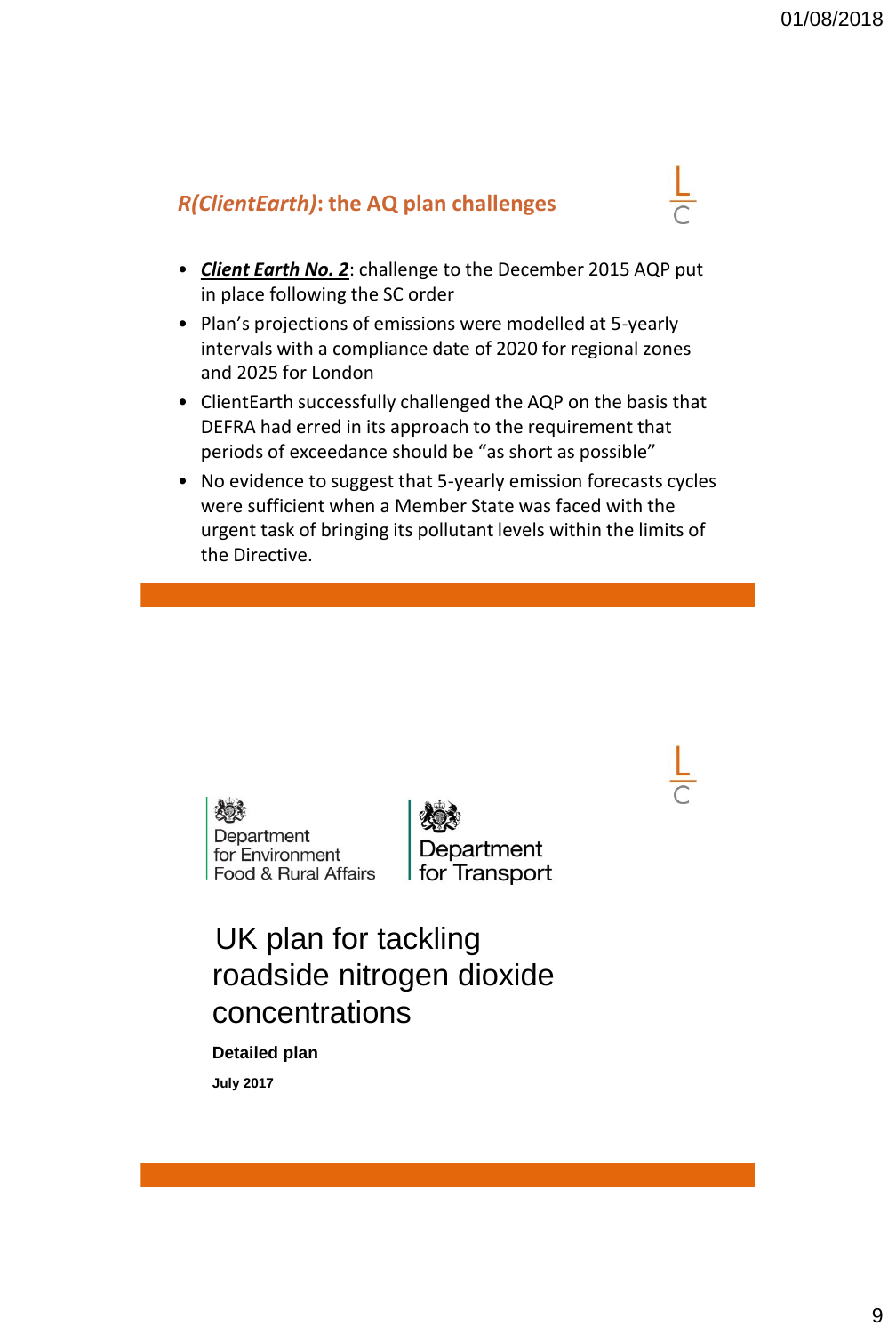#### *The Air Quality Plan (1)*

- There is "An Overview", a "Detailed Plan" and a "Technical Report"
- The Government's solution:
	- Investing in ultra low emission vehicles or ULEVs (including infrastructure), low carbon and clean buses, cycling and walking and roads (to reduce congestion)
	- In England, delegation to local authorities: "**Local knowledge is vital to finding solutions for air quality problems**"
	- The options to be considered in the first instance are: changing road layouts at congestion and air pollution pinch points; encouraging public and private uptake of ULEVs; using innovative retrofitting technologies and new fuels; encouraging use of public transport
	- Thereafter: charging zones or measures to prevent certain vehicles using particular roads at particular times

#### *The Air Quality Plan (2)*

- Areas of local authorities not co-terminus with areas of 43 AQ zones, creating potential problems with delegated approach
- Three types of local authorities identified in the AQP:
- (1) GLA, and five cities of Birmingham, Derby, Leeds, Nottingham and Southampton – assumes CAZ for these areas
- (2) 23 local authorities required to produce local action plans by March 2018 (those with greatest problem) – allows non-CAZ solutions so long as these are at least as effective at reducing NO2, i.e. there is benchmarking
- (3) 45 local authorities for which no specific measures were (initially) proposed, predicted to be compliant by 2021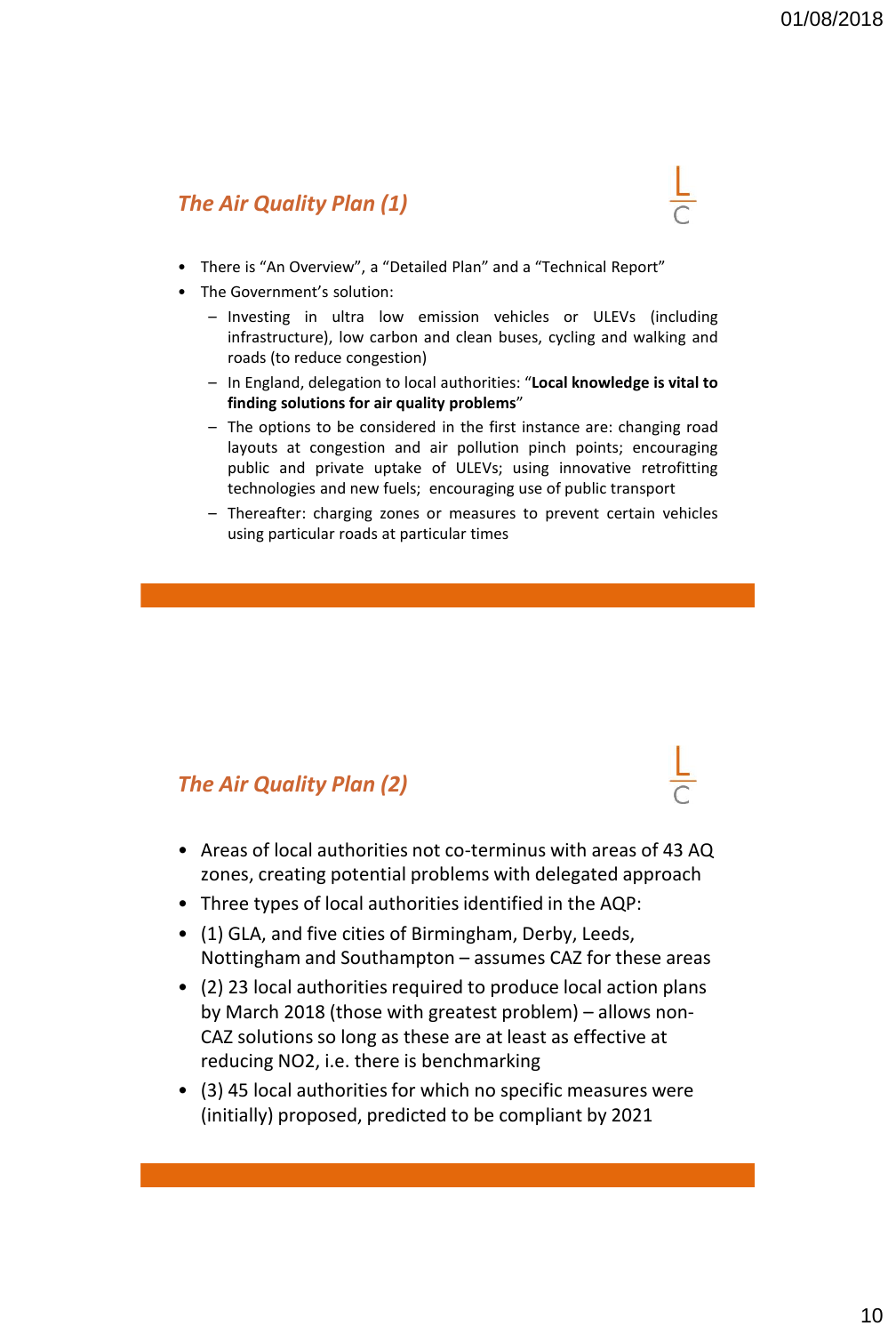#### *The Air Quality Plan (3)*

- The 23 Local authorities must set out initial plans by March 2018 with final plans in place by December 2018
- Subject to approval by Government, assessed on the basis of whether compliance with NO2 levels achieved in the shortest time possible, effects have been properly assessed, and proposals requiring Government funding demonstrate value for money
- BUT the Technical Report identifies charging CAZs as the measure able to achieve limit values in the shortest possible time [detailed report; 95]. Any alternative to a charging CAZ must be "at least as effective"

#### *R(ClientEarth)***: the AQ plan challenges**

- *Client Earth No. 3:* there were intervening challenges to the draft 2017 plan. This claim [2018] EWHC 315 (Admin) challenged the final plan
- Ground 1: the lack of specific measures for the 45 local authorities did not comply with the requirement to achieve compliance in the shortest possible time
- Ground 2: the lack of a timetable for the 5 cities to implement a CAZ failed to meet the EU law requirement for clear and legally enforceable timetable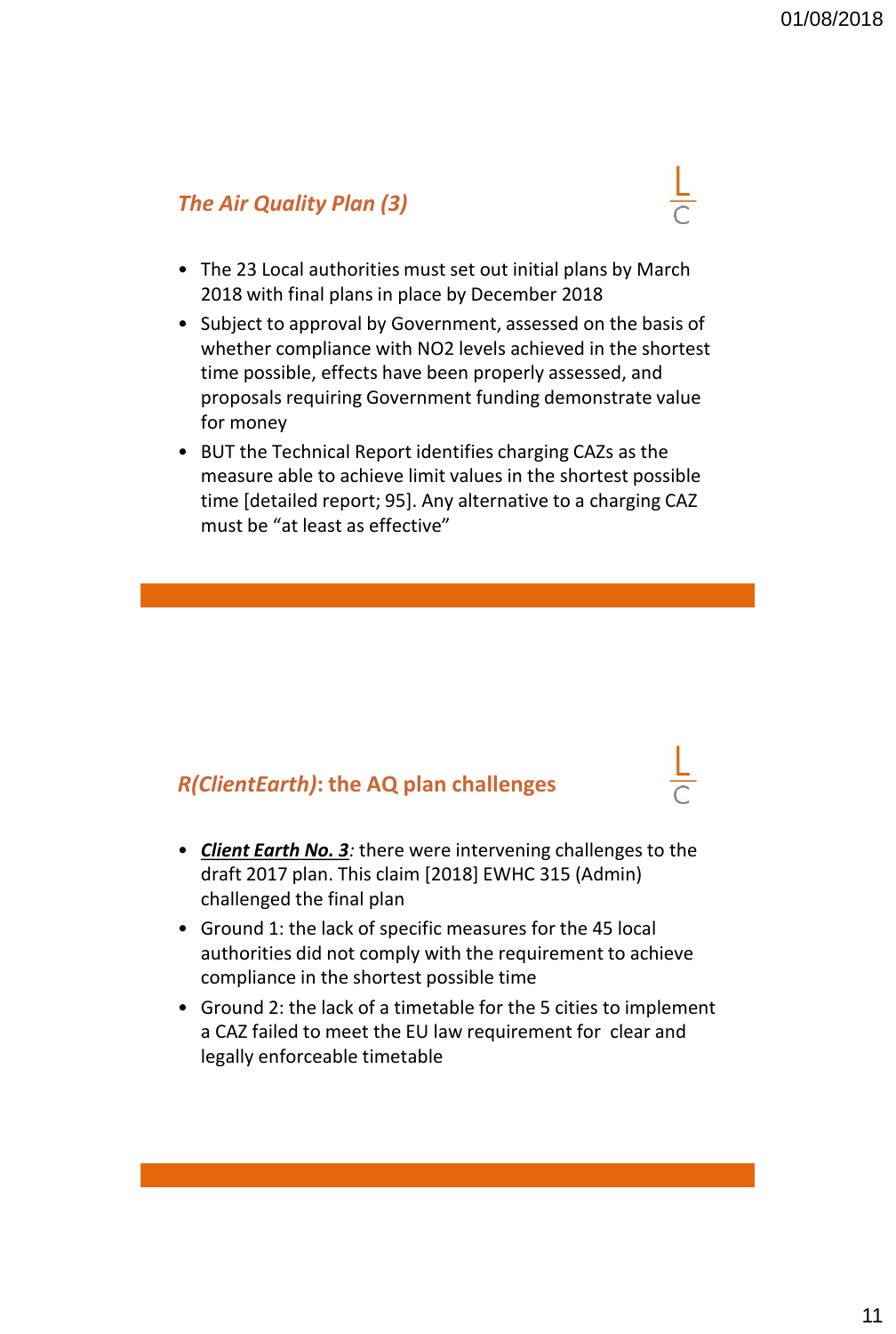#### *R(ClientEarth)***: the AQ plan challenges**

- Ground 1 succeeded; ground 2 did not (because there was a Direction from the SofS under s. 85(5) of the Environment Act 1995 requiring full business cases for CAZs to be submitted by 15 September 2018)
- Under ground 1, the error was the lack of any mandatory step imposed upon the 45 local authorities, thereby failing to "ensure" that compliance would be in the shortest time possible [79]
- Court minded to effectively keep the claim open and grant continuing liberty to apply given repeated failures to get it right [109]

#### *Development plan implications*

- The principal measure to resolve AQ issues is an AQ Plan (see *Shirley,* discussed below), which can however encourage development plan led solutions
- Development plan led solutions can be an alternative to CAZs, e.g. highways improvements
- Yet further emphasis on walking, cycling and the use of public transport
- Developments being required to meet heightened air quality standards
- Consequential impacts on habitats and consideration of e.g. Habitats Directive per *Wealden*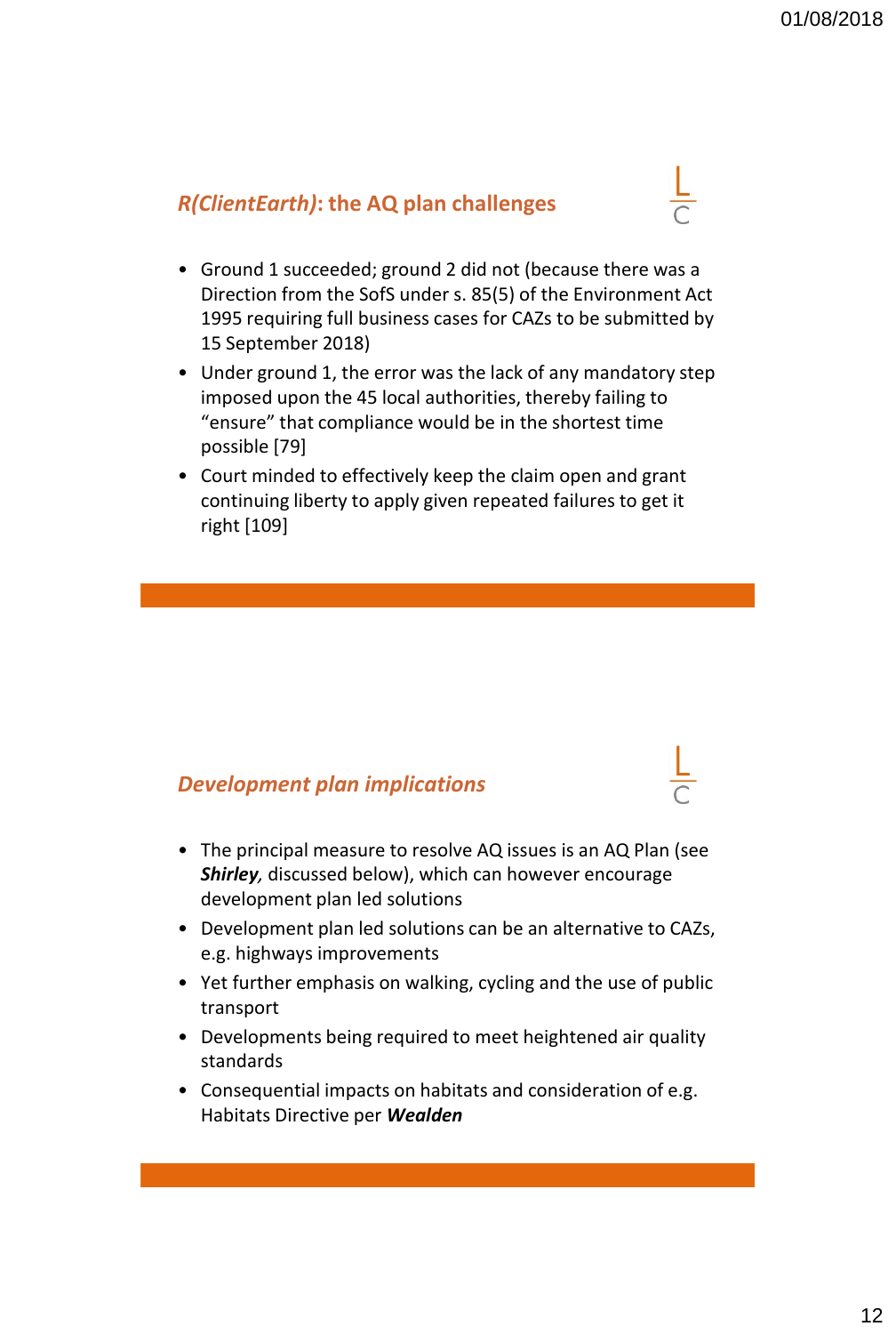

# *Wealden DC v SSCLG* [2017] EWHC 351 (Admin)

• Challenge to decision of two LPAs to adopt a joint core strategy (JCS)

 $\frac{L}{C}$ 

- JCS covered Ashdown Forest SAC, designated under Habitats Directive because it had large areas of lowland heath vulnerable to NO2pollution from motor vehicles
- 2 major A-roads intersected SAC
- Natural England (NE) had advised two LPAs that additional traffic from development planned in JCS not likely to have a significant impact on SAC because less than 1,000 cars per day would use the critical roads (in fact, it was 190 cars per day)
- Two LPAs accepted that advice and examining SSCLG inspector did not challenge it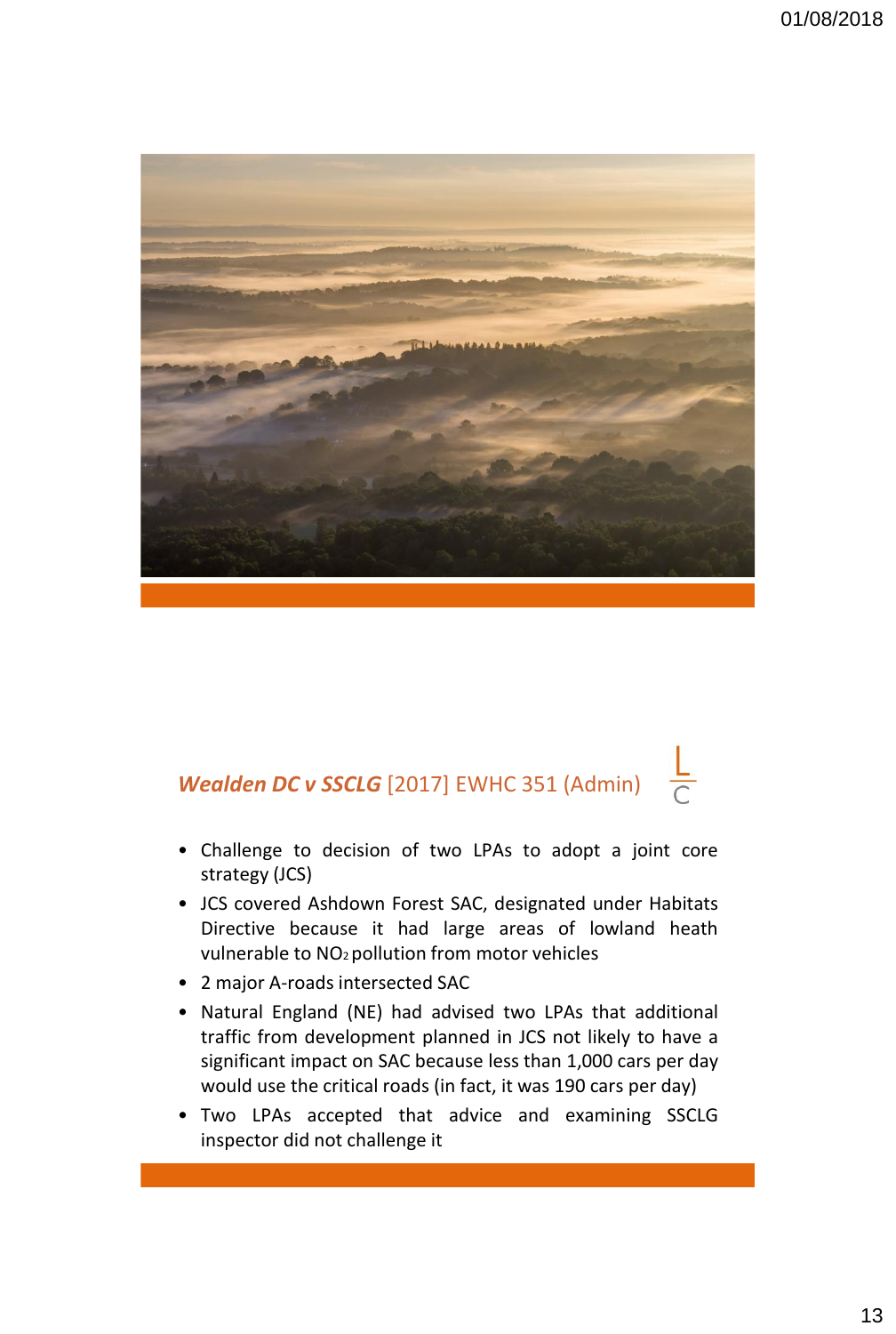#### *Wealden DC v SSCLG*: judgment (1)

- Jay J:
	- Article 6(3) of the Habitats Directive requires an assessment of possible in-comination effects [85]
	- NE failed to advise that more modest levels of traffic anticipated from the JCS (190 cars per day) should be assessed in-combination with traffic arising from development planned in Wealden's adopted CS (950 cars per day)
	- In-combination, the total increase in cars was above NE's threshold of 1,000 cars after which significant impacts may arise. NE's advice accordingly could not be supported logically or empirically [101]

#### *Wealden DC v SSCLG*: judgment (2)

- Jay J (cont.):
	- The Habitats Regulations Assessment relied on NE's advice, and so was flawed and should not have been relied upon
	- Two LPAs should have made further inquiries of NE (ordinary public law); in any event the flawed HRA directly infected the decision-making process
	- The examining inspector wrongly accepted the HRA's conclusions and wrongly concluded that an appropriate assessment was not required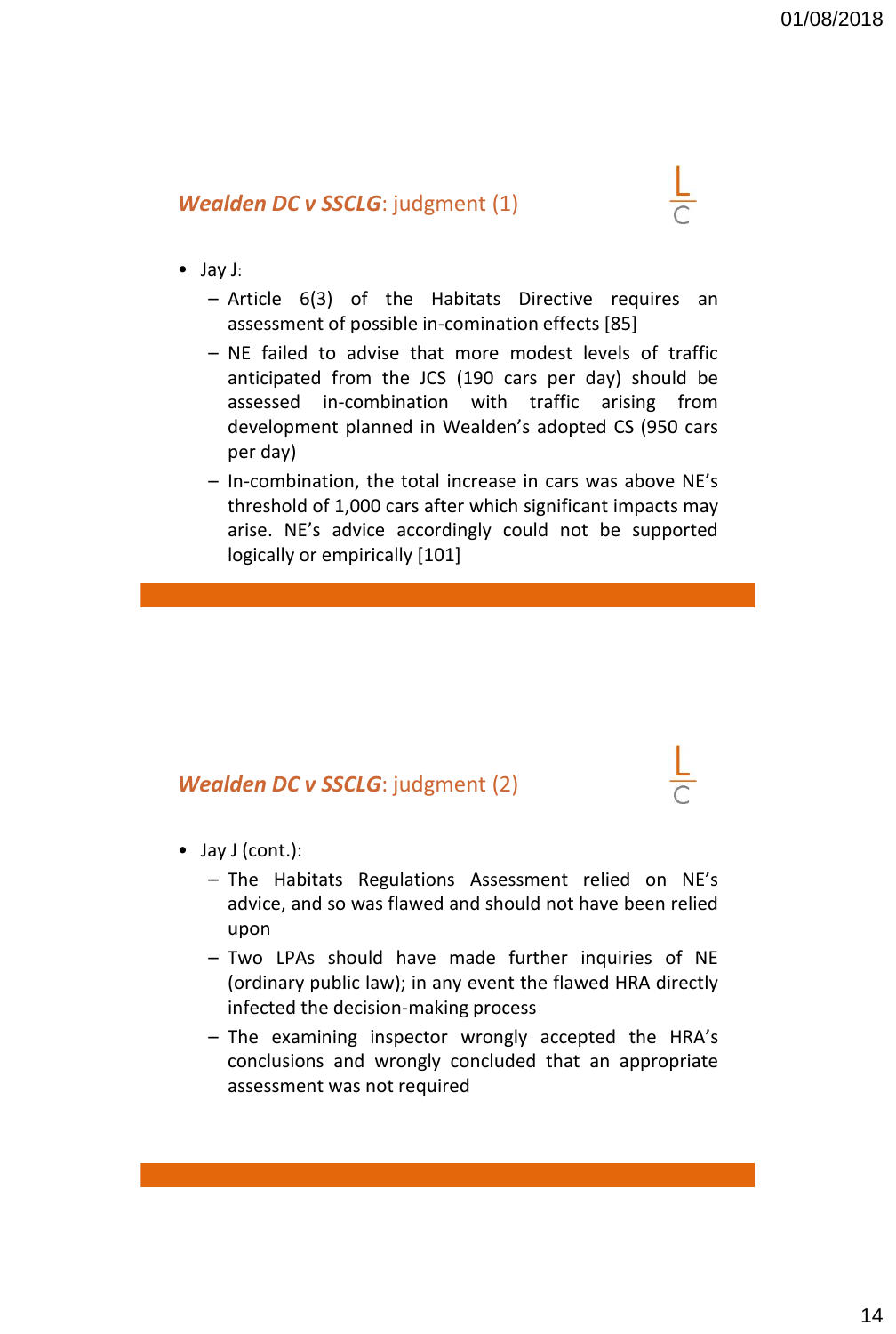#### *Wealden DC v SSCLG*: broader context

- Judgment follows earlier judgment of Court of Appeal in another case involving Wealden DC and the Ashdown Forest SAC: *Wealden DC v SSCLG* [2017] EWCA Civ 39
- Planning application for 103 houses, granted on appeal
- Court of Appeal upheld Lang J's order quashing the permission
- Key issue: whether assessment of likely significant effects should include "in-combination effects" and so trigger need for AA
- NE: in-combination assessment not required unless *inter alia* project contributed more than 1% of critical loads

#### *Wealden DC v SSCLG*: broader context

- INS took more precautionary approach: risk of "significant incombination effects" so LSE conclusion unsafe unless those effects taken into account
- Court held: matter for INS how much weight to give to NE's advice, but he had erred in concluding that no AA required because there was insufficient evidence to conclude that the proposed mitigation would be effective
- Developer sought to rely on a contribution to a SAMMS (Strategic Access Managmenet and Monitoring Strategy), BUT no evidence that SAMMS would provide required mitigation for nitrogen deposition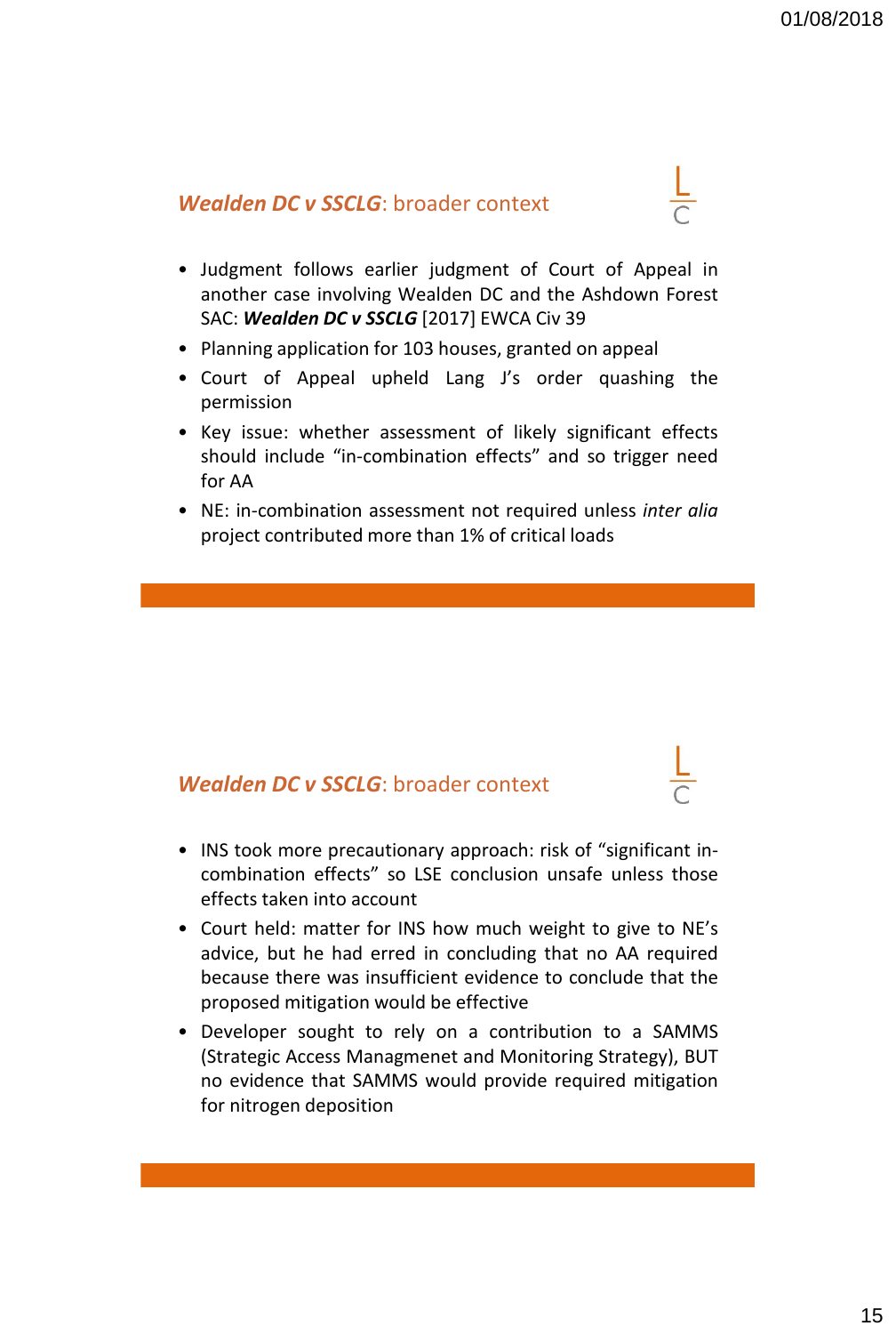#### **Conclusion**



- In-combination effects with other plans and projects should be considered at the stage of screening for LSE
- Insofar as NE, the EA or NRW have been advising otherwise based on their own internal guidance documents – documents need to be reviewed and advice received in the meantime scrutinized
- Mitigation of AQ impacts a matter in its own right, not simply an aspect or "by-product" of mitigating recreational impacts
- Challenge to ecological sector to provide robust evidence of how increased N loads can be mitigated or compensated. How to enable development in areas where cumulative N loads are leading to LSE?

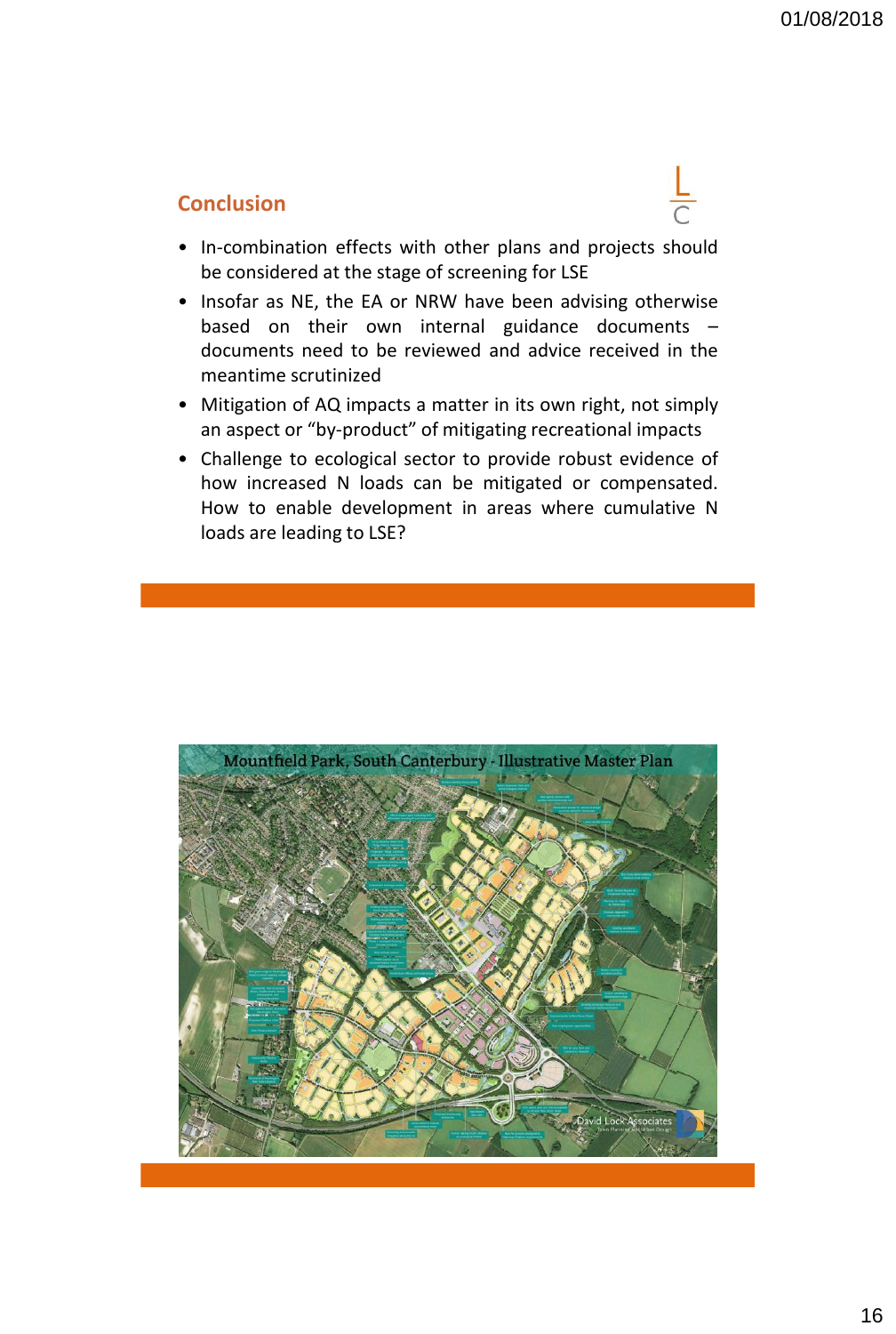# *R(Shirley) v SSCLG* [2017] EWHC 2306 (Admin)

- Challenge to refusal to call-in following LPA's resolution to grant permission for 4,000 homes on outskirts of Canterbury
- An AQMA had been designated for centre of city and on one version of the scheme it was accepted that development would have moderate adverse impact on AQ in one location although LPA concluded that the threshold value for  $NO<sub>2</sub>$ would not be exceeded
- Claimant and others argued that on the facts Canterbury was already in exceedance and development would lead to a breach of the 40μg/m3.

### *Shirley v SSCLG: Claimants' argument*

- SoS was the "competent authority" under AQD and obligated to take all measures to ensure compliance with AQD
- This includes all measures required to meet the obligation to comply with AQ limit values under Article 13 – which, it was argued, is not to be remedied solely by the production of an AQP.
- Duty to meet limit values an overriding consideration in circumstances where either the thresholds were exceeded or the development would have the potential to impact upon the requirement to reduce exceedances in a period which has to be kept as short as possible.